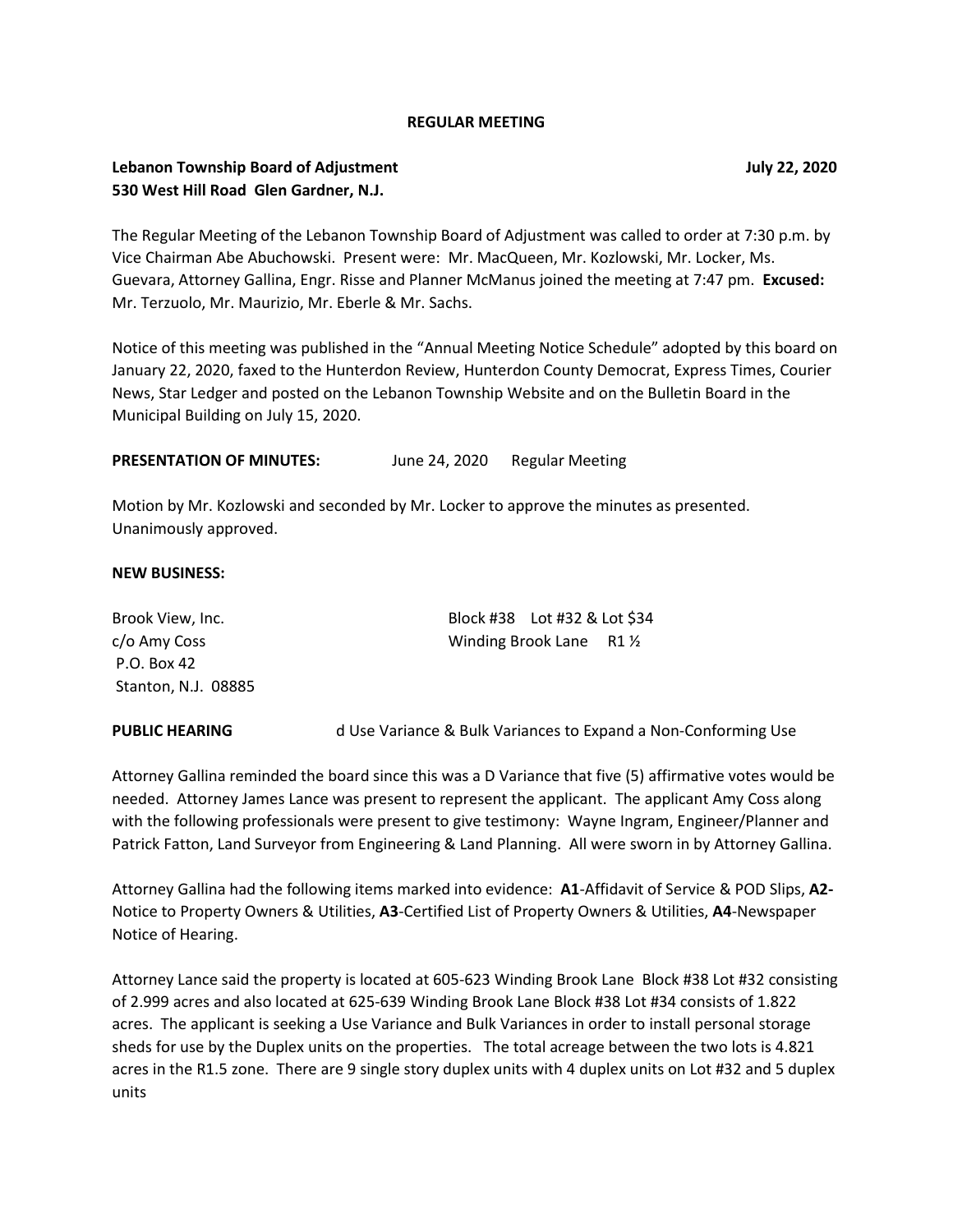# **Lebanon Township Board of Adjustment July 22, 2020 Page 2**

on Lot #34. Winding Brook Lane is a private road. There are already existing 11 sheds that service 10 of the duplex units. One duplex has 2 sheds. Ms. Coss informed the board that they are asking for 7 additional storage sheds which will have a total of 18 sheds between the two lots. It was noted that multiple family residential dwellings are not a permitted use in any Zone in Lebanon Township. The duplex units are pre-existing nonconforming uses and structures. Regarding the Bulk Variances that are requested setback requirements are in violation. In Engineer Risse's Report the additional 7 sheds will not exceed 64 square feet each. The location of those 7 sheds on the plan will be a minimum of 10' from the side or rear property line.

Ms. Coss informed the board that the units were built in 1965. Ms. Coss said she inherited the property and is the managing partner. The tenants are responsible for snow removal. At the conclusion of Ms. Coss testimony, the board took a 10 minute recess. When the board reconvened, there were no questions of Ms. Coss by the board. When open to the public there were no questions of Ms. Coss.

Next to give testimony was Patrick Fatton, Land Surveyor. Mr. Fatton stated that Lot 32 consisted of 2.999 acres and Lot 4 consisted of 1.822 acres. Winding Brook Lane is a private road off of Winding Brook Road. Winding Brook Road starts at Sliker Road and goes all the way over to East Hill Road. Mr. Fatton said that each unit needs to have their own shed for storage for lawn mowers, riding mowers etc. There were no questions of Mr. Fatton from the board, nor the public.

Testimony was also given by Wayne Ingram, Engineer. Engineer Ingram presented a colored version of the variance plan which was marked into evidence as **A5**-Colored Version of Variance Plan by Patrick Fatton, PLS dated 9/20/2019 and revised 3/26/2020. Engineer Ingram stated that each new shed would have an area up to 64 sq. feet and have a minimum 10' setback from the lot lines. The Plan shows the dimensions of the existing sheds and the duplex units which they service. Engineer Ingram noted that the existing sheds are owned by the tenants. Engineer Ingram also testified as a professional planner. Planner Ingram said there are special reasons for granting the variance to expand the nonconforming use. Planner Ingram referred to 40:55D-2a of the MLUL that the sheds would present an orderly and harmonious use of the property. There would be no negative impacts to the surrounding properties. Planner Ingram noted that variance relief from Ordinance Section 400-10A-6 limits the number of accessory structures to 3 on a lot of more than 1.5 acres. At the conclusion of Planner/Engineer Ingram's testimony, there were questions from the board. When open to the public, there were no questions.

At this time, Board Planner McManus gave her testimony. Planner McManus stated that the duplexes are a pre-existing non-conforming use and structures. The sheds are essential to keep the 2 properties orderly and to promote better order in the neighborhood. Planner McManus said that the site is not visible to neighboring properties and would not have any detrimental effects on the surrounding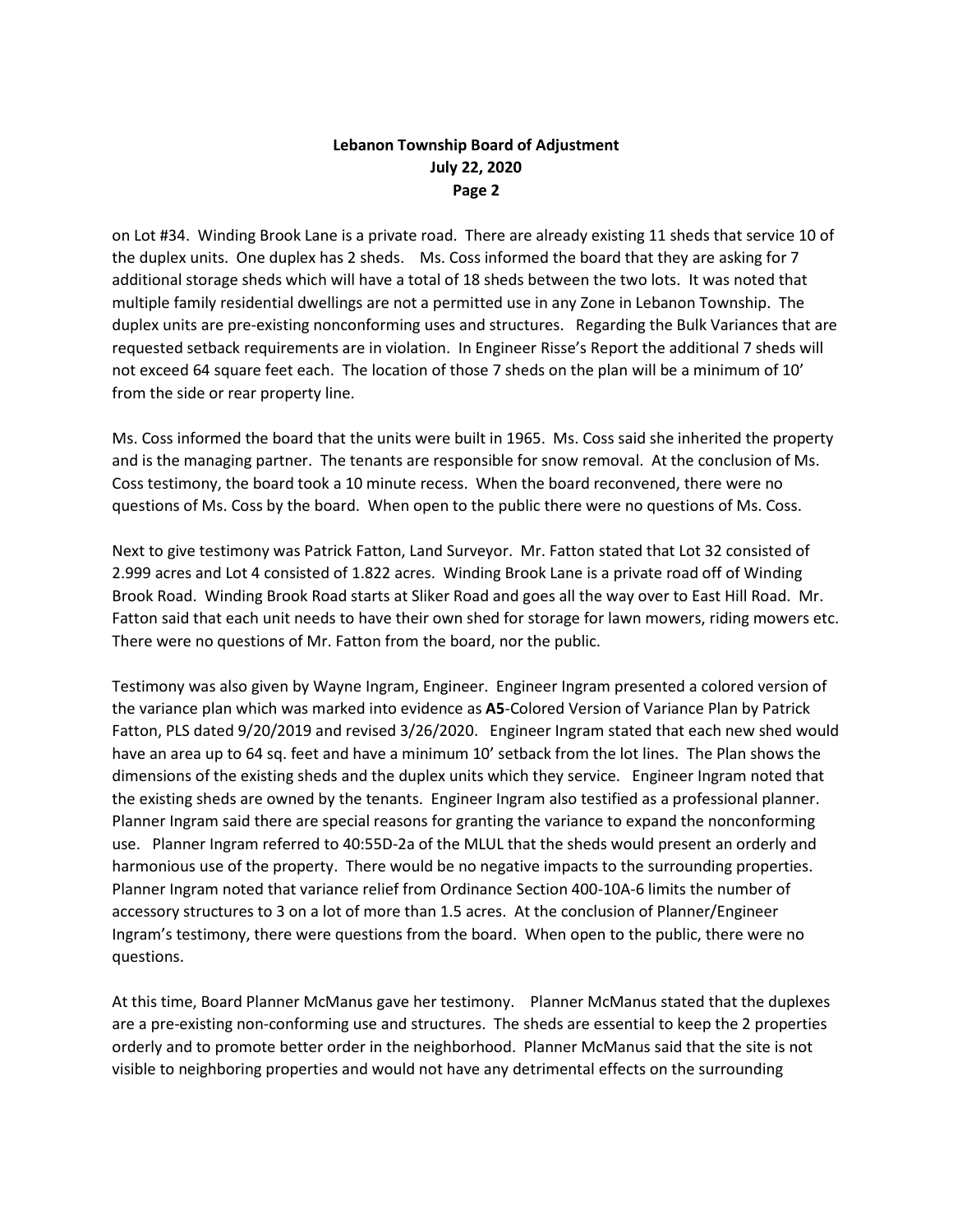# **Lebanon Township Board of Adjustment July 22, 2020 Page 3**

neighborhood. At the conclusion of Planner McManus's testimony, there were no questions of the board nor the public.

Vice Chairman Abuchowski opened the hearing to the public for comments. Comments were made by the following public present: Madeline Bonet, Skye Dominigues, Pamela Covert and Lu Apgar. They said the sheds are needed for storage to keep everything orderly and present a neat appearance and not to have to storage items outside which would be unappealing to the general public and nearby residents.

Attorney Lance gave his summation. At the conclusion of Attorney Lance summation, the board closed the hearing to the public. The board deliberated at this time. During their deliberations, they were satisfied that Bulk Variance relief can be granted for the sheds and location. They noted that there is limited space to locate the sheds. The board felt the sheds will promote a desirable visual environment and eliminate outdoor storage and give the neighborhood an orderly appearance. It will not generate any negative impacts on surrounding properties. At the conclusion of the board's deliberations, motion by Mr. MacQueen and seconded by Ms. Guevara to grant the D2 Use Variance and Bulk Variances with the following conditions:

- a. The applicant shall obtain all other necessary approvals from any outside agencies having jurisdiction, including but not limited to obtaining the necessary Highlands's exemption.
- b. The applicant will pay all necessary fees and escrows payable in connection with the application. The applicant shall be under a continuing duty to maintain a positive escrow account balance until all conditions have been satisfied and all charges paid.
- c. All of the 7 proposed new sheds will have a maximum area of 64 sq. feet and have a setback of at least 10' from the property line. The new sheds will comply with the height requirement for an accessory structure for the zone which is 15'.
- d. The existing shed and deck that service Unit 142 which encroaches on the adjacent Lot 25 will be relocated to either Lot 32 or Lot 34 and will have at least a 10' setback from the property line.
- e. Any existing sheds that are replaced will be limited to a maximum area of 64 sq. feet and a maximum height of 15'.
- f. The applicant will furnish the necessary Affidavit of Proof of Service from the Hunterdon Review newspaper.
- g. The applicant will furnish the necessary proof that property taxes are currently paid.

| <b>ROLL CALL</b> | Yes: Mr. Abuchowski | Mr. Locker  | <b>Absent: Mr. Terzuolo</b> |
|------------------|---------------------|-------------|-----------------------------|
|                  | Mr. MacQueen        | Ms. Guevara | Mr. Eberle                  |
|                  | Mr. Kozlowski       |             | Mr. Maurizio                |
|                  |                     |             | Mr. Sachs                   |